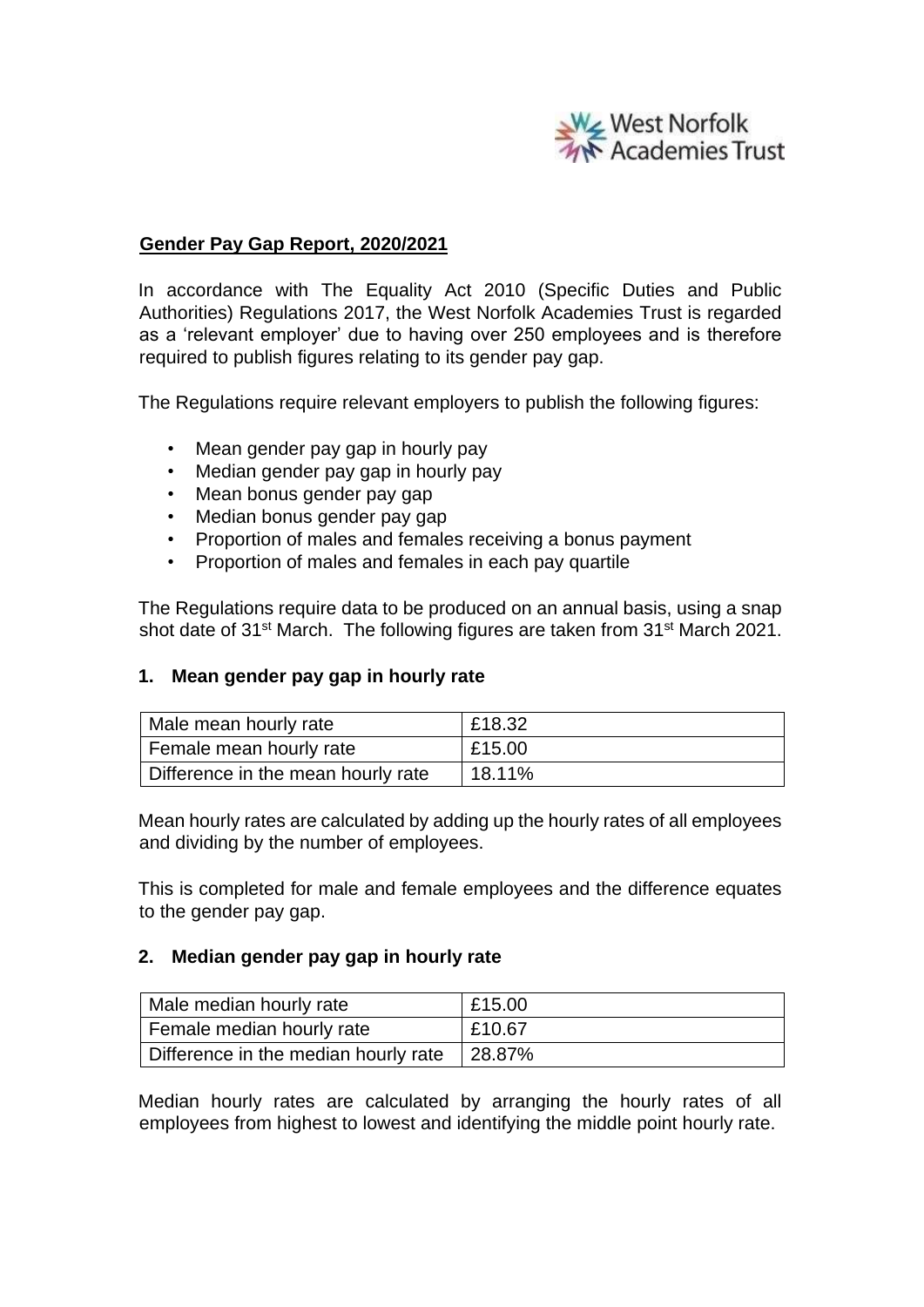This is completed for male and female employees and the difference equates to the gender pay gap.

## **3. Bonus payments**

No bonus payments were paid during the period 1 April 2020 and 31 March 2021 and so no data is provided in relation to this.

|                       | Male % | Female % |
|-----------------------|--------|----------|
| Lower quartile        | 23.35  | 76.65    |
| Lower middle quartile | 16.75  | 83.25    |
| Upper middle quartile | 22.34  | 77.66    |
| Upper quartile        | 36.18  | 63.82    |

# **4. Proportion of males and females in each pay quartile**

Quartiles are calculated by arranging the hourly rates of all employees from highest to lowest and dividing the number of employees into four equal groups.

Each quartile is then split into male and female employees to identify the proportion in each group.

## **5. Supporting narrative**

The West Norfolk Academies Trust workforce demographic is overwhelmingly female. At the snapshot date of 31<sup>st</sup> March 2021, the Trust employed 790 staff. Of these employees, 195 (25%) are male and 595 (75%) are female.

There is a higher proportion of female employees in every quartile of the workforce. However, there is less difference between the number of males and females within the upper quartile. This is shown in the table in section 4.

This is largely because there are fewer males employed in a large number of support staff roles in our schools, for example teaching assistants, cleaning staff and administration. These roles almost all fall within the lower two quartiles of the salary data. The majority of these roles are part-time, often giving flexibility to work within school hours and term-times. Nationally the majority of part-time workers are female, and it is suggested that the Trust mirrors this trend (House of Commons Library, 2022). The Trust also employs proportionally more females than males in teaching roles which almost all fall within the upper two quartiles of the salary data. However, when looking at Leadership posts, which all fall within the upper quartile, there is a more even ratio between male and female employees, although the difference is still significant.